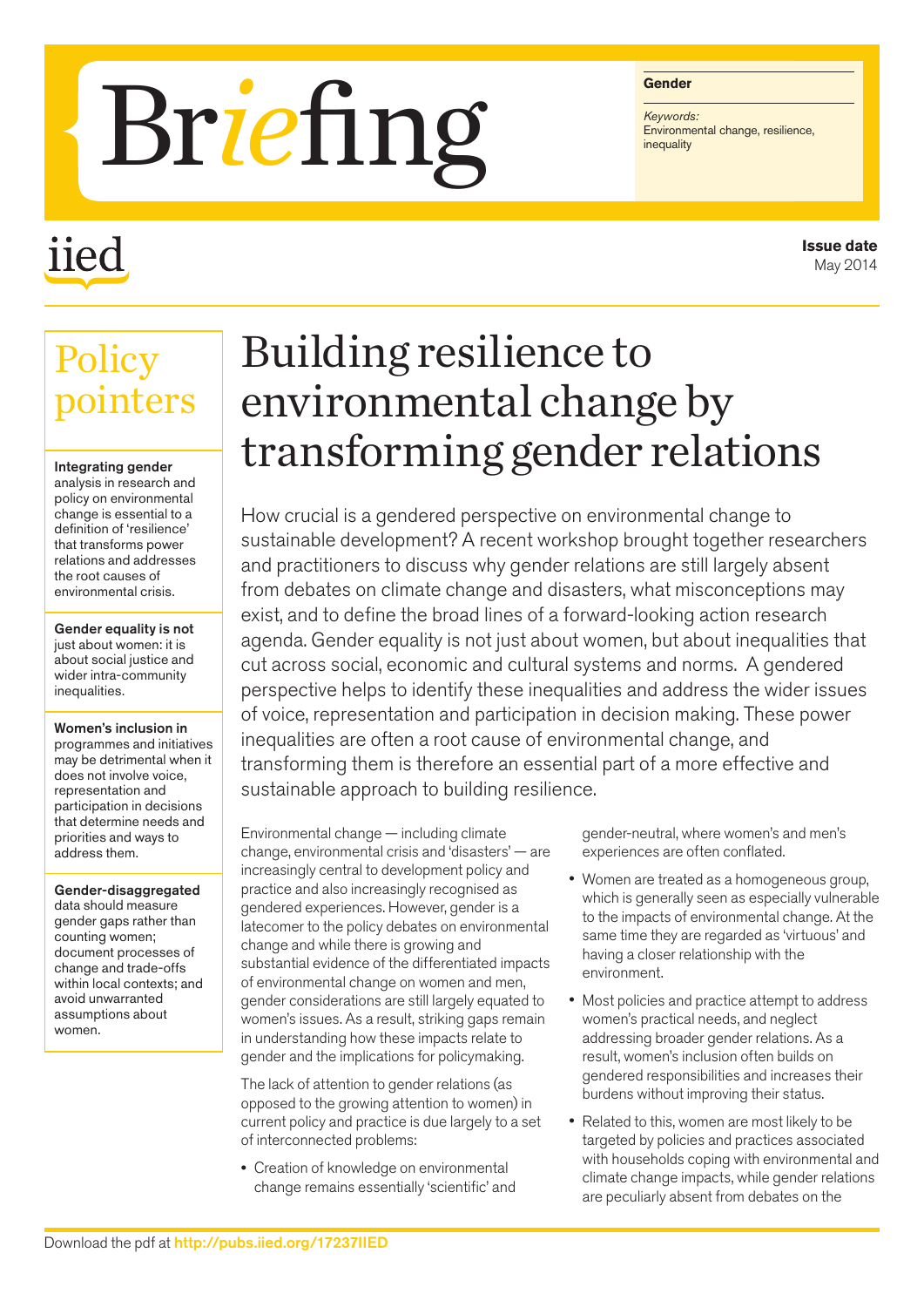'green economy' and its implications for greater equality (or inequality)

Integrating gender analysis in research and policy on environmental change is essential to a

#### *Resilience can place power relations centre stage and call for inclusive forms of governance*

definition of 'resilience' that is also transformative of gender relations. This requires urgent attention, as several processes are currently determining the shape of the post-2015 development agenda, including the successor of

the Hyogo Framework for Action on Disasters Risk Reduction, the 2015 Global Climate Change Agreement and the successors to the Millennium Development Goals.

This briefing reports on an international workshop held in London in mid-March 2014. The meeting brought together interested researchers and practitioners to critically review current thinking and practice around gender relations and environmental change, identify gaps and challenges, and pull together the key elements of a future-oriented action research agenda.

#### Can resilience be achieved without transforming gender relations?

Climate change and disasters literature increasingly uses the term 'resilience', which in its broadest sense refers to 'the ability of a system and its component parts to anticipate, absorb, accommodate, or recover from the effects of a potentially hazardous event in a timely and efficient manner, including through ensuring the preservation, restoration, or improvement of its essential basic structures and functions'.<sup>1</sup> However, environmental change and especially climate change and disasters are indicators of how unsustainable the dominant models of development are. Central to these models are skewed power relations and social inequalities that shape how environmental change is created, its impacts and how it is prevented and remedied.

Resilience can thus take different forms: it can strengthen stability in the status quo and avoid substantive transformations in development models and social and political inequalities, effectively providing only short-term solutions and possibly in the longer term leading to catastrophic systems collapse. Alternatively, resilience can place power relations centre stage, and call for open dialogues and wider, inclusive forms of governance promoting alternative values and discourses, thus addressing the root causes of environmental crisis.2

Transforming gender relations is an essential element of this second definition of resilience, as it is rooted in social justice and addresses wider intra-community inequalities, rather than only those concerning women. These inequalities are intersectional, building on multiple systems of discrimination, including sex, age, class, caste, disability and so on.

#### Gender in environmental change: unpacking assumptions

Reviewing the literature on both climate change and disasters reveals a clear commonality in the issue of knowledge and how knowledge is constructed and by whom. The climate change discourse is presented as gender neutral: a discussion of scientific 'fact' about a macro level global process. The disasters literature also presents itself as gender neutral, in that data disaggregated by sex do not exist on loss of life and limb or material loss. Implicit in both discourses is an assumed vulnerability of women, who are constructed as victims of climatic events and needing protection. While recognising women are 'at risk', their understanding of risk is not yet taken into account by the experts who set acceptable levels of risk and means of mitigation.

In recent years, events such as Rio+20 have emphasised the global dimension of environmental crisis and introduced new concepts such as planetary boundaries, so promoting a broader view of collective (and differentiated) responsibility in addressing environmental change. However, it has also resulted in an essentialist view of women as victims, by redirecting attention away from the local context where gender relations are embedded, and where their complexity, diversity, and interrelation with environmental change can be more adequately understood and addressed. (See Box 1)

#### The instrumentalist approach

Since Rio+20, global debates on climate change have focused on women's leadership and on harnessing women's 'potential' as having a special relationship with nature and being a crucial resource for sustainable development. Promoting women's increased leadership, as well as their participation and representation in decision-making spheres at all levels, does contribute to advancing gender equality. However, without taking into account underlying issues of inequality or the fact that women are not a homogeneous group, this approach risks regarding women in the global South as mere resources.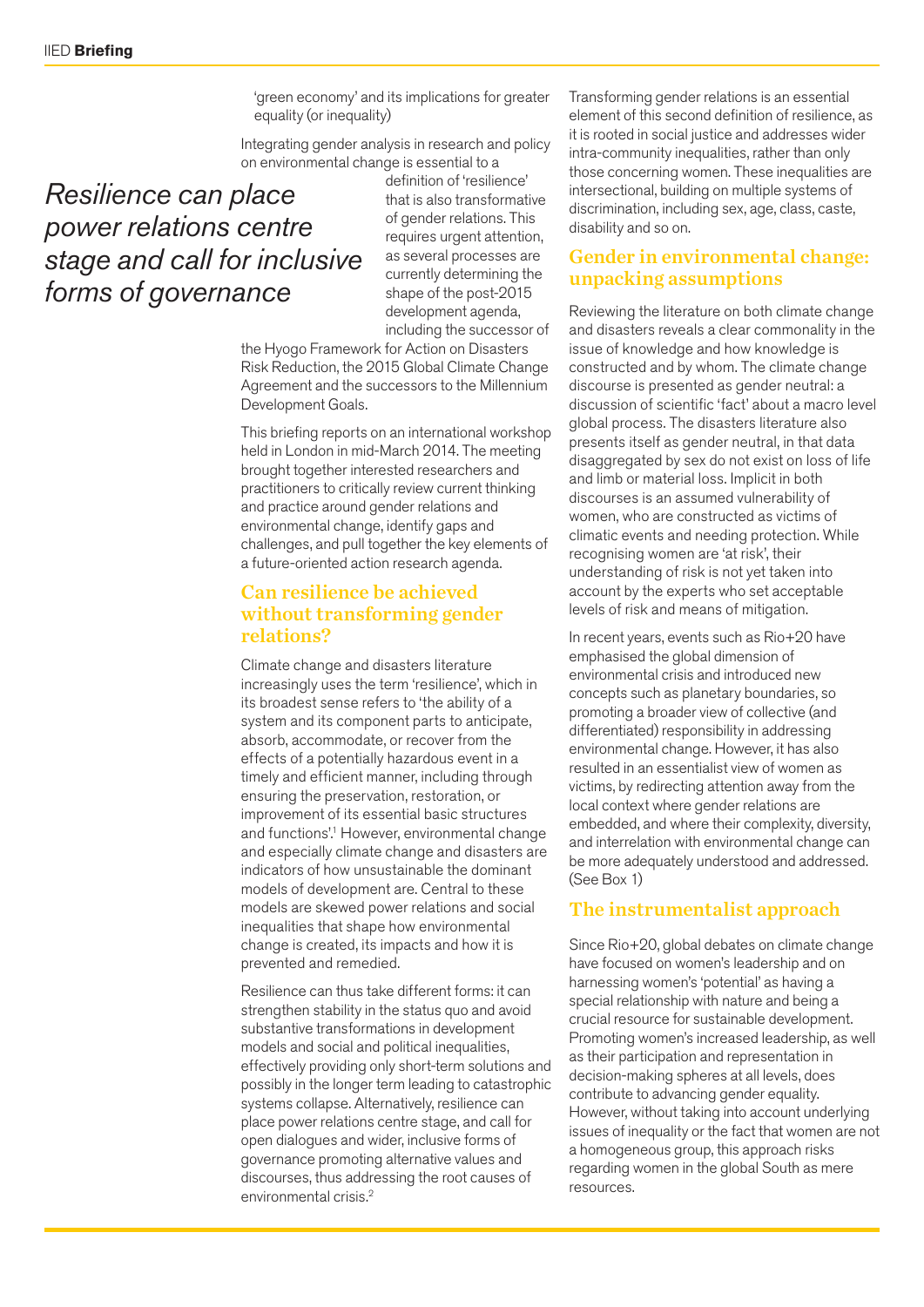Women have an important role in coping strategies, but these strategies may benefit the household, rather than benefiting them. Women face the risk of a 'double disaster' when postdisaster coping leads to longer working days, deteriorating health and increased risk of violence. These additional demands easily result in the 'feminisation of responsibility and response to disasters',<sup>4,5</sup> whereby the burden of unpaid care work, typically the responsibility of women, is exacerbated by environmental change, while they are also expected to take on additional responsibilities at the community and household level — often by virtue of their caring capacities. While crisis may bring new gender roles, these may be seen as 'women's' roles', or definitions of women's roles may simply expand to include them. Evidence of changing gender relations over the longer term is less clear.

#### Does ownership of assets empower women?

Another mainstream view is that rights, especially formal tenure of land, forests and recently the regulating services (eg carbon or watershed services), are essential to women's empowerment. In rural areas, environmental change exacerbates existing trends towards farmland commodification, with droughts and the related (adaptive) irrigation schemes reducing marginal groups' access to productive lands.

Land 'grabs' are not only initiated by international private companies or powerful national elites, but also take place at the intra-household level, and women stand to lose. In both rural areas, where land is an important productive asset, and urban areas, where land is also an economic asset but more closely linked to housing, access to land and housing is shaped by social norms and expectations as well as legal frameworks.

Contradictions between statutory, customary and religious laws create ambiguities or uncertainties, for example, state law usually promotes women's equal rights to inherit land but local practice can be different. Furthermore, there is little evidence that formal ownership of assets on its own empowers women. Security is not necessarily the same thing as formal tenure, and land rights to women do not mean gender equality. Representation and control over decision making remain critical factors of equality.

#### Questioning dominant development paradigms

Part and parcel of addressing these deeply ingrained and systemic inequalities is questioning dominant development paradigms and how they increase polarisation and marginalisation of some

#### Box 1. Gender relations, social norms and differentiated responses to environmental change

In many cases, women are not passive victims but their strategies are shaped by gender as well as social relations. In the Lake Faguibine area in Northern Mali, migration has become a key response to the drastic changes in environmental, social and political context in the last three decades. As men migrate, remittances are invested in new crops and activities that exclude women's participation because they do not relate to their traditional rights on land and crops. At the same time, women who belong to the lower (former slaves) group can engage in new income-generating activities outside the house (and the family fields) that are forbidden by social norms to higher status women.<sup>3</sup>

groups. In the post-Rio and post-2015 discussions, there seems to be a withdrawal of the state and an emergence of the role of the private sector — this might go hand-in-hand with a conversation on gender equality being more instrumentalist rather than rights-based.

It is perhaps unsurprising that gender relations are barely mentioned in the context of the green economy, where issues of equity are only emerging in the wider debate. Informal waste pickers perform essential waste management and recycling in most cities in the Global South and increasingly in cities such as New York and Paris, and the Global Alliance of Waste Pickers is able to influence global debates.<sup>6</sup>

The informal economy as a whole and waste picking in particular are heavily feminised: in Indian cities, up to 80 per cent of waste pickers are women, reflecting their subordinate position in labour markets. While these women are not victims, asymmetrical power relations within the home affect their public engagement. This 'invisibility' means that while their work in the informal sector effectively subsidises the formal economy, green economy debates largely ignore them. As a result, modern (often privatised) waste collection systems promoted by city officials as 'green' are also highly exclusionary and anti-poor — and anti-women, as they form the bulk of informal sector workers.

Gender considerations are also ignored in the energy sector debates, as it is seen as a purely technical issue, yet access to energy (and technology) has a great influence on women's lives. However, this is seen as relating mainly to supporting unpaid care work, for example, providing washing machines may allow women to engage in more paid work — but while washing remains their responsibility there is little positive impact on gender relations or reducing women's time poverty.

In certain circumstances therefore, women's inclusion in programmes and initiatives may be